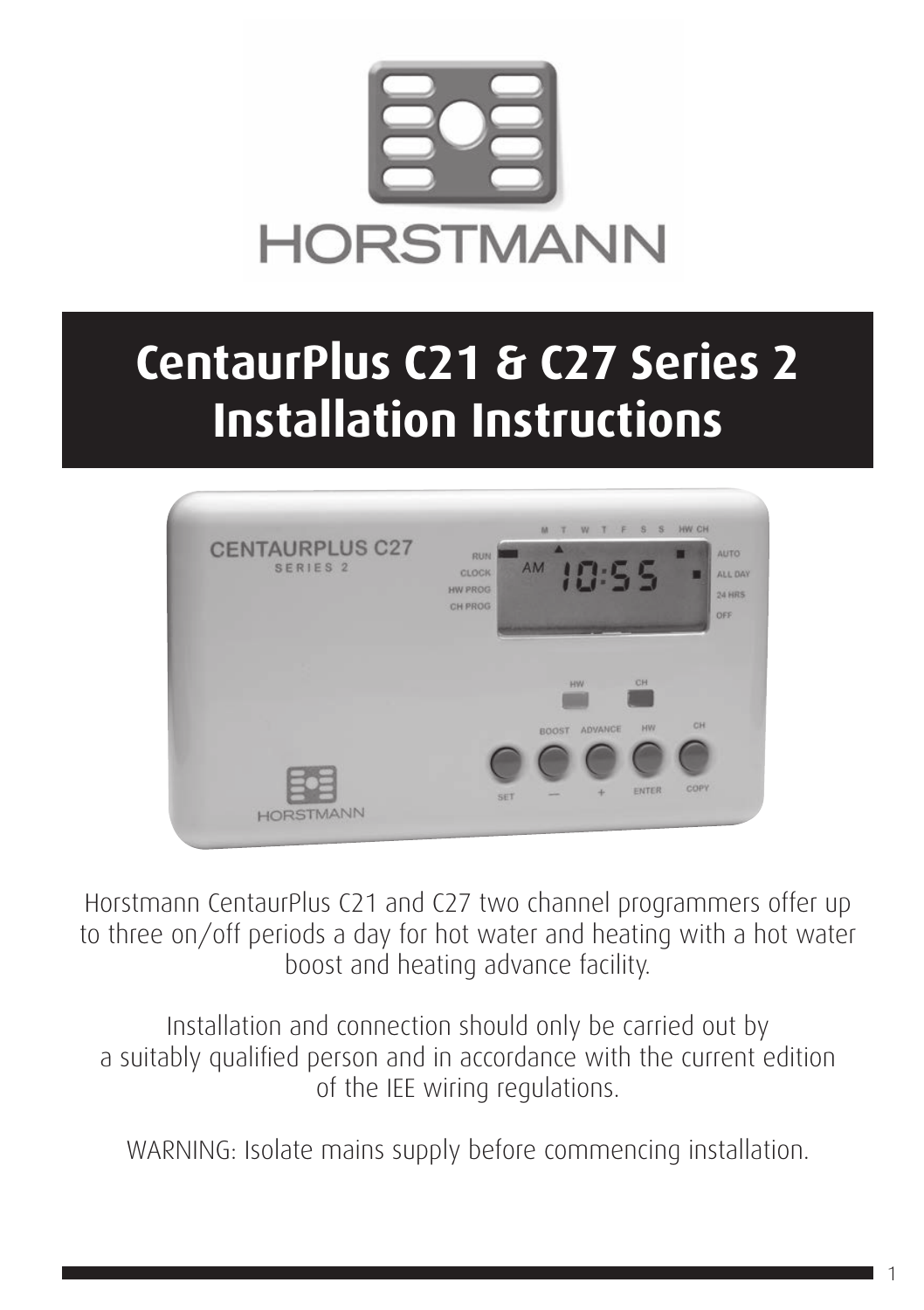# **Fitting the backplate**

Once the backplate has been removed from the packaging please ensure the programmer is re-sealed to prevent damage from dust and debris.

The backplate should be fitted with the wiring terminals located at the top and in a position that allows a total clearance at last 50mm around the unit.



# **Direct wall mounting**

Offer the backplate to the wall in the position where the programmer is to be mounted, remembering that the backplate fits to the left hand end of the control. Mark the fixing positions through the slots on the backplate (fixing centres of 60.3mm), drill and plug the wall, then secure the backplate in position. The slots in the backplate will compensate for any misalignments of the fixings.

## **Wiring box mounting**

The backplate may be fitted directly onto a single gang steel flush wiring box complying with BS4662, using two M3.5 screws. CentaurPlus controls are suitable for mounting on a flat surface only; they must not be positioned on a surface mounted wall box or on unearthed metal surfaces.

# **Electrical connections**

All necessary electrical connections should now be made. Flush wiring can enter from the rear through the aperture in the backplate. Surface wiring can only enter from beneath the programmer and must be securely clamped. The mains supply terminals are intended to be connected to the supply by means of fixed wiring. Recommended cable sizes are 1.00 or 1.5mm2

CentaurPlus programmers are double insulated and do not require an earth connection but an earth connection is provided on the backplate for terminating cable earth connectors. Earth continuity must be maintained and all bare earth connectors must be sleeved. Ensure no earth conductors are left protruding outside the central space enclosed by the backplate.

## **Internal wiring diagram - C21 & C27 Series 2**

The CentaurPlus has voltage free contacts. A link L - 2 is required for mains voltage applications

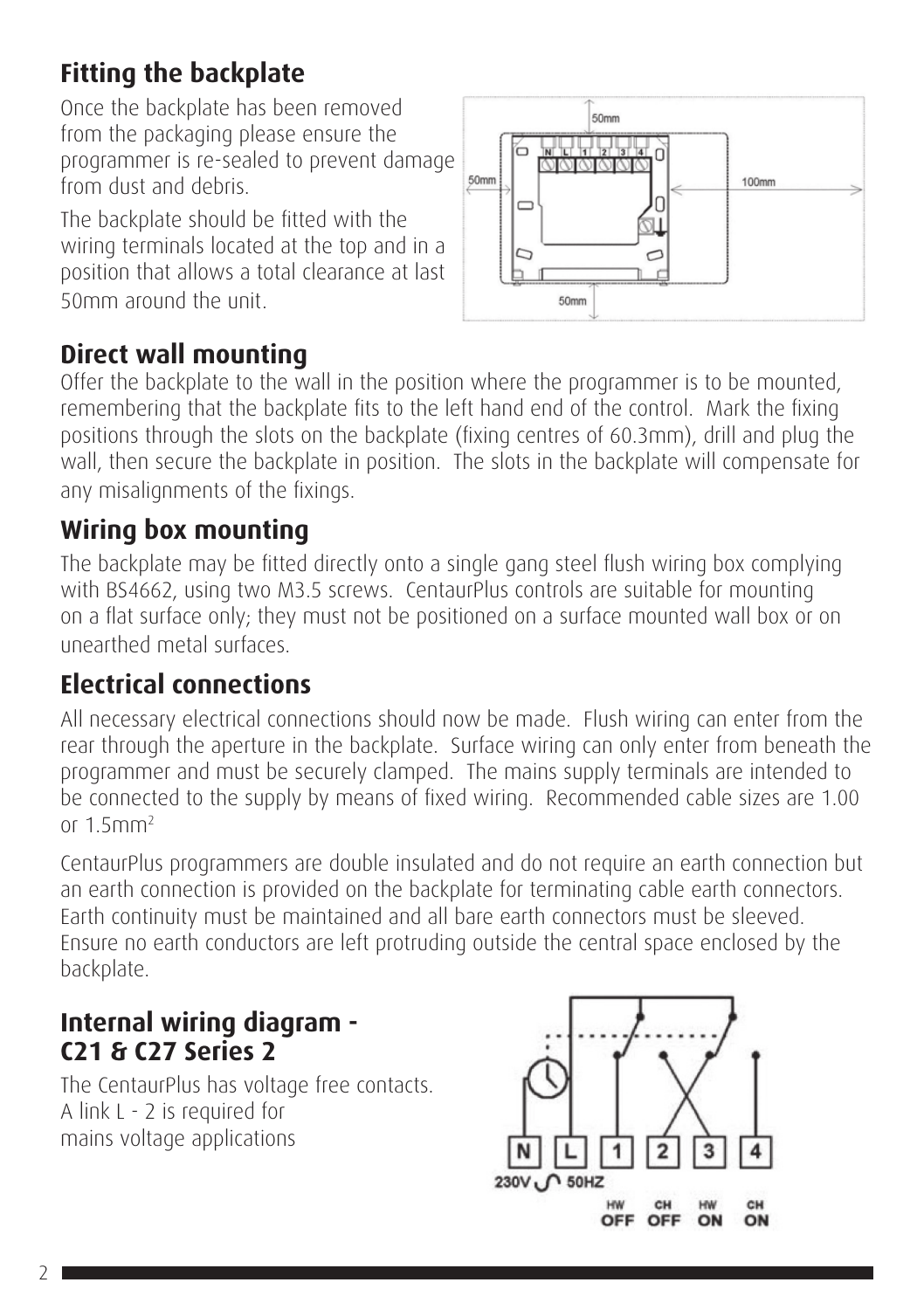## **New installations**

Example circuit diagrams for some typical installations are shown below. These diagrams are schematic and should be used as a guide only.

#### **Please ensure that all installations comply with current IEE regulations.**

For reasons of space and clarity not every system has been included and the diagrams have been simplified - for example some Earth connections have been omitted.

Other control components shown in the diagrams, i.e. Valves, Room Stats etc are general representations only. However the wiring detail can be applied to the corresponding models of most manufacturers, for example Honeywell, Danfoss Randall, ACL Drayton etc.

#### **Cylinder and Room Thermostat key;**

 $C =$  Common: CALL = Call for heat or break on rise: SAT = satisfied on rise: N = neutral.





1. Gravity Hot Water with Pumped Heating

2. Gravity Hot Water with Pumped Heating via Room Stat and Cylinder Stat



3. Gravity Hot Water with Pumped Heating via Room Stat and Cylinder Stat including Frost protection via double pole FrostStat



4. Gravity Hot Water with Pumped Heating via Room Stat, Cylinder Stat and Two Port Zone Valve ( with Changeover Auxiliary Switch) on Hot Water circuit



6. Fully Pumped System using Room Stat and Two (2 Port) Spring Return Zone Valves with Auxiliary Switches



5. Fully Pumped Heating System using Room Stat, Cylinder Stat and Three Port Midposition Valve



7. Fully Pumped System using Room Stat and Two (2 Port) Motorised Valves with Auxiliary Switches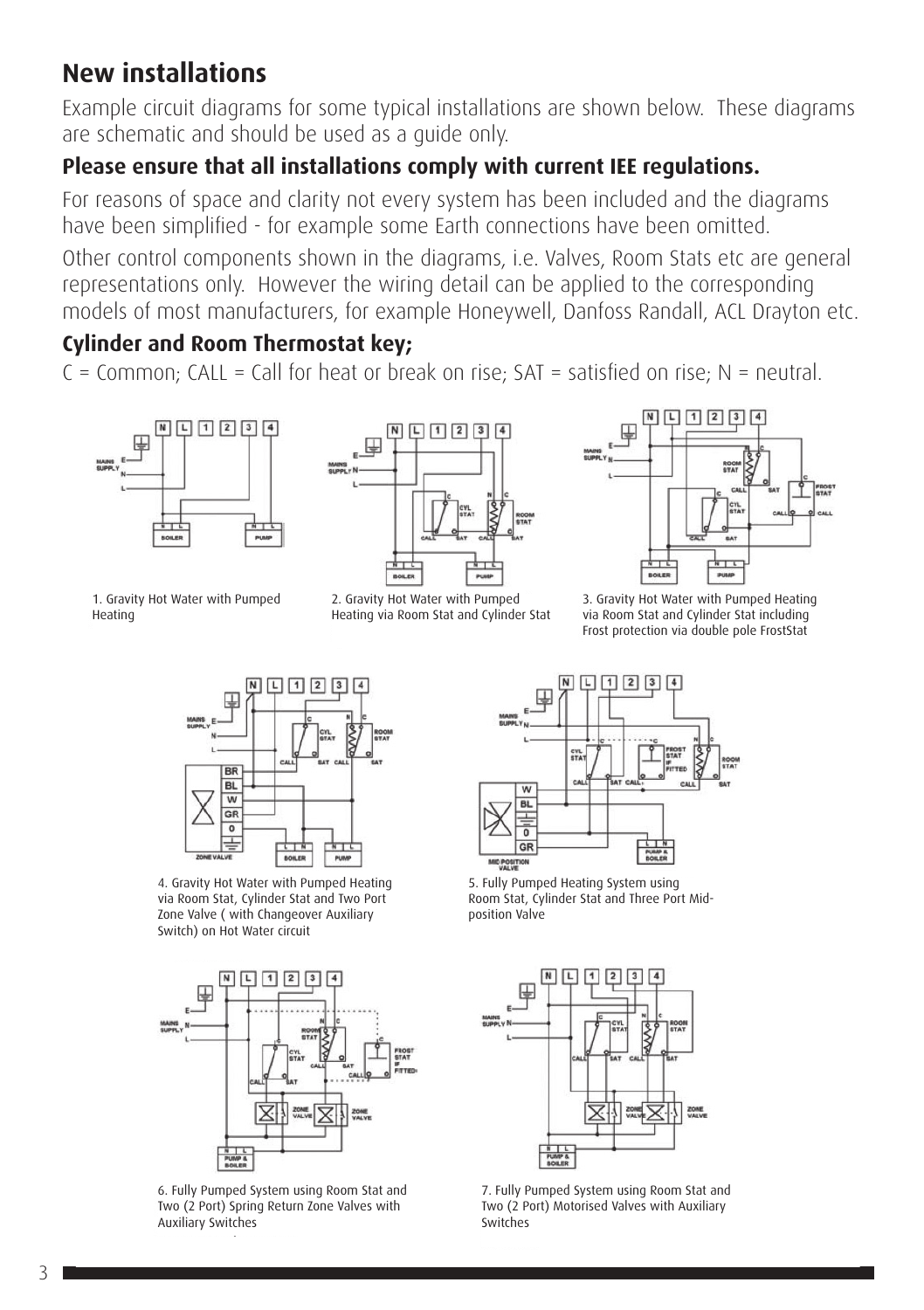# **Commissioning the programmer**

Ensure all dust and debris has been cleared away from the work area before removing the programmer from its packaging.

All CentaurPlus programmers are suitable for GRAVITY HOT WATER and FULLY PUMPED systems.

On a FULLY PUMPED or CONTROLLED system it is possible to programme independent time settings for hot water and heating.

On GRAVITY or PARTIALLY CONTROLLED systems the hot water and heating allow a common time setting. It is not usually possible to have heating without hot water. Correct control of each type of system is ensured by a CIRCUIT LINK located on the rear of the programmer. If the programmer is to control a GRAVITY HOT WATER system this link should be removed by simply pulling it out of the back of the programmer. When used to control a fully pumped system the link must remain in situ.

#### **Rear view of CentaurPlus programmer**



- 1 RATINGS LABEL
- 2 BATTERY
- 3 CONNECTOR PINS
- 4 PRODUCTION DATE LABEL
- 5 CIRCUIT LINK

## **Battery reserve**

The battery must be commissioned prior to fitting the control to the backplate. This is achieved by the means of a commissioning strip situated in the back of the unit. Pull out the battery commissioning strip at the back of the programmer control and re-insert the battery; the reserve is now activated. When the programmer is running the battery reserve clock display will disappear. This is to prolong the life of the battery.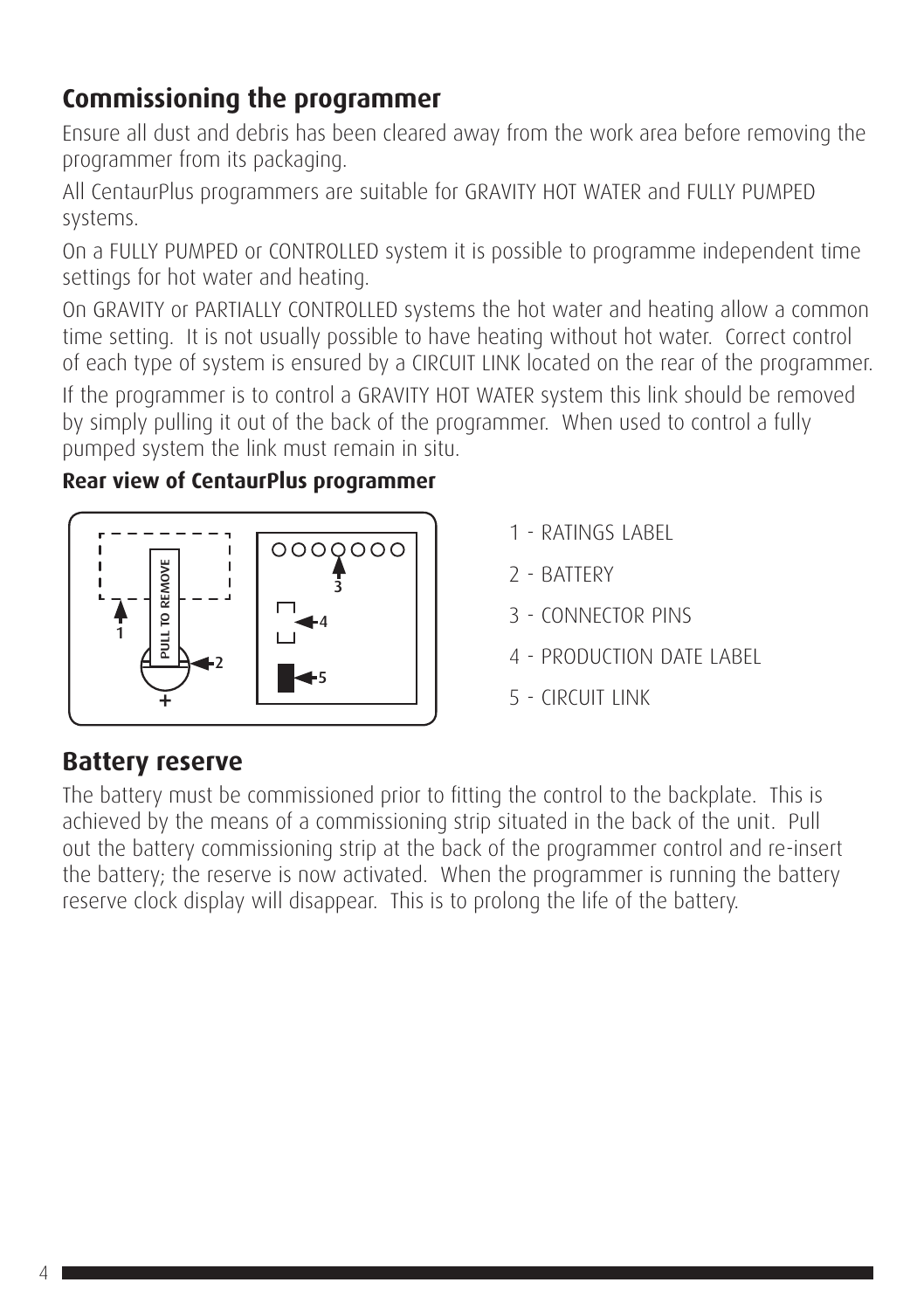# **Fitting the programmer**

If surface wiring has been used, remove the knockout/insert from the bottom of the programmer to accommodate it.

Loosen the two 'captive' retaining screws on the bottom of the backplate. Now fit the programmer to the backplate, ensuring the lugs on the backplate engage with the control.

Swing the bottom of the control into position ensuring that the connection pins on the back of the unit locate into the terminal slots in the backplate.

Tighten the two captive retaining screws to fix the unit securely. Then switch on the mains supply.

On completion of the installation please reset the programmer - detailed below



**End view of CentaurPlus programmer**

## **Resetting the programmer**

On the CentaurPlus press the SET and SELECT buttons together. Then release the buttons and the programmer will return to preset factory settings. The preset factory settings are illustrated on page 5 or 6 of the USER GUIDE.



The unit can now be programmed to suit the user's requirements. Please refer to the User Guide provided.

## **General information**

Before handing over the installation to the user, always ensure that the system responds correctly on all control programmes and that other electrically operated equipment and controls are correctly adjusted.

Explain how to operate the controls and hand over the users operating instructions to the user.